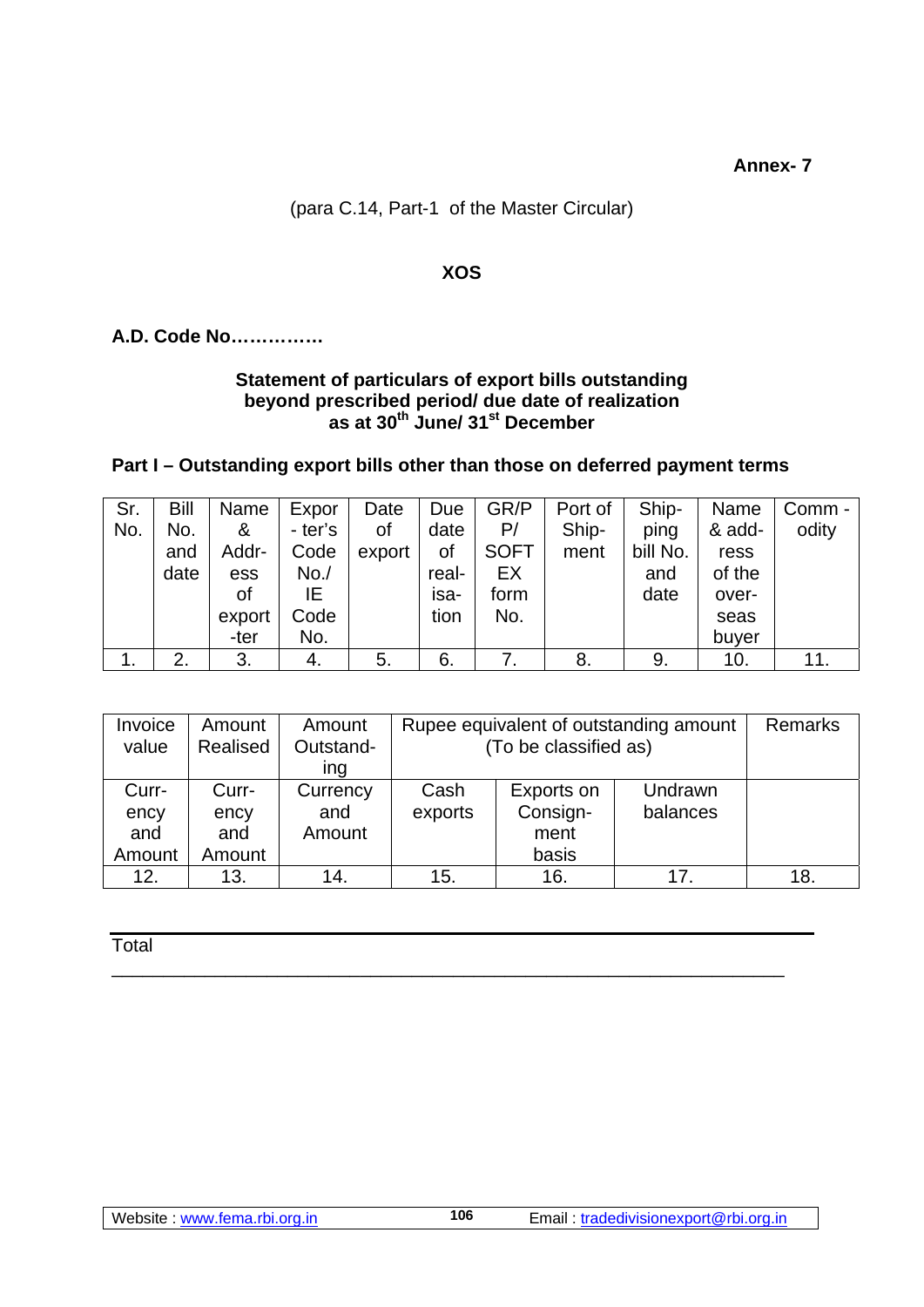#### **Part II – Exports on deferred payment terms where installments (including interest) are outstanding beyond due date**

| Sr.           | Name   | Expor  | No. &  | Date   | <b>GR</b> | Port  | Ship- | Name   | Comm-  | Invoice |
|---------------|--------|--------|--------|--------|-----------|-------|-------|--------|--------|---------|
| No.           | &      | -ter's | date   | οf     | Form      | οf    | ping  | &      | modity | value   |
|               | Add-   | Code   | of RBI | export | No.       | Ship- | bill  | add-   |        | Curr-   |
|               | ress   | No. /  | appro  |        |           | ment  | No.   | ress   |        | ency &  |
|               | οf     | IE.    | -val   |        |           |       | and   | of the |        | Amount  |
|               | export | Code   | for    |        |           |       | date  | over-  |        |         |
|               | -ter   | No.    | defe-  |        |           |       |       | seas   |        |         |
|               |        |        | rred   |        |           |       |       | buyer  |        |         |
|               |        |        | pay-   |        |           |       |       |        |        |         |
|               |        |        | ment   |        |           |       |       |        |        |         |
|               |        |        | term   |        |           |       |       |        |        |         |
| $\mathbf 1$ . | 2.     | 3.     | 4.     | 5.     | 6.        | 7.    | 8.    | 9.     | 10.    | 11.     |

| Value of goods<br>covered under<br>deferred<br>payment terms<br>(including<br>interest) |  | <b>Total Amount of</b><br>deferred<br><i>instalments</i><br>(including)<br>interest) already<br>received |  | <b>Total Amount of</b><br>instalments<br>outstanding<br>(including<br>interest) beyond<br>due date |  | Rupee<br>equi-<br>valent of<br>outstand-<br>ing<br>amount | Whether<br><b>ECGC</b><br>cover<br>obtained<br>(Yes<br>/No) | No. &<br>date<br>of bank<br>certi-<br>ficate<br>issued | Rema<br>-rks |
|-----------------------------------------------------------------------------------------|--|----------------------------------------------------------------------------------------------------------|--|----------------------------------------------------------------------------------------------------|--|-----------------------------------------------------------|-------------------------------------------------------------|--------------------------------------------------------|--------------|
| Curr-<br>Amount<br>ency                                                                 |  | Curr-<br>Amount<br>ency                                                                                  |  | Curr-<br>Amount<br>ency                                                                            |  |                                                           |                                                             |                                                        |              |
| 12.                                                                                     |  | 13.                                                                                                      |  | 14.                                                                                                |  | 15.                                                       | 16.                                                         | 17.                                                    | 18.          |

\_\_\_\_\_\_\_\_\_\_\_\_\_\_\_\_\_\_\_\_\_\_\_\_\_\_\_\_\_\_\_\_\_\_\_\_\_\_\_\_\_\_\_\_\_\_\_\_\_\_\_\_\_\_\_\_\_\_\_\_\_\_\_\_\_\_\_ \_\_\_\_\_\_\_\_\_\_\_\_\_\_\_\_\_\_\_\_\_\_\_\_\_\_\_\_\_\_\_\_\_\_\_\_\_\_\_\_\_\_\_\_\_\_\_\_\_\_\_\_\_\_\_\_\_\_\_\_\_\_\_

**107**

Total